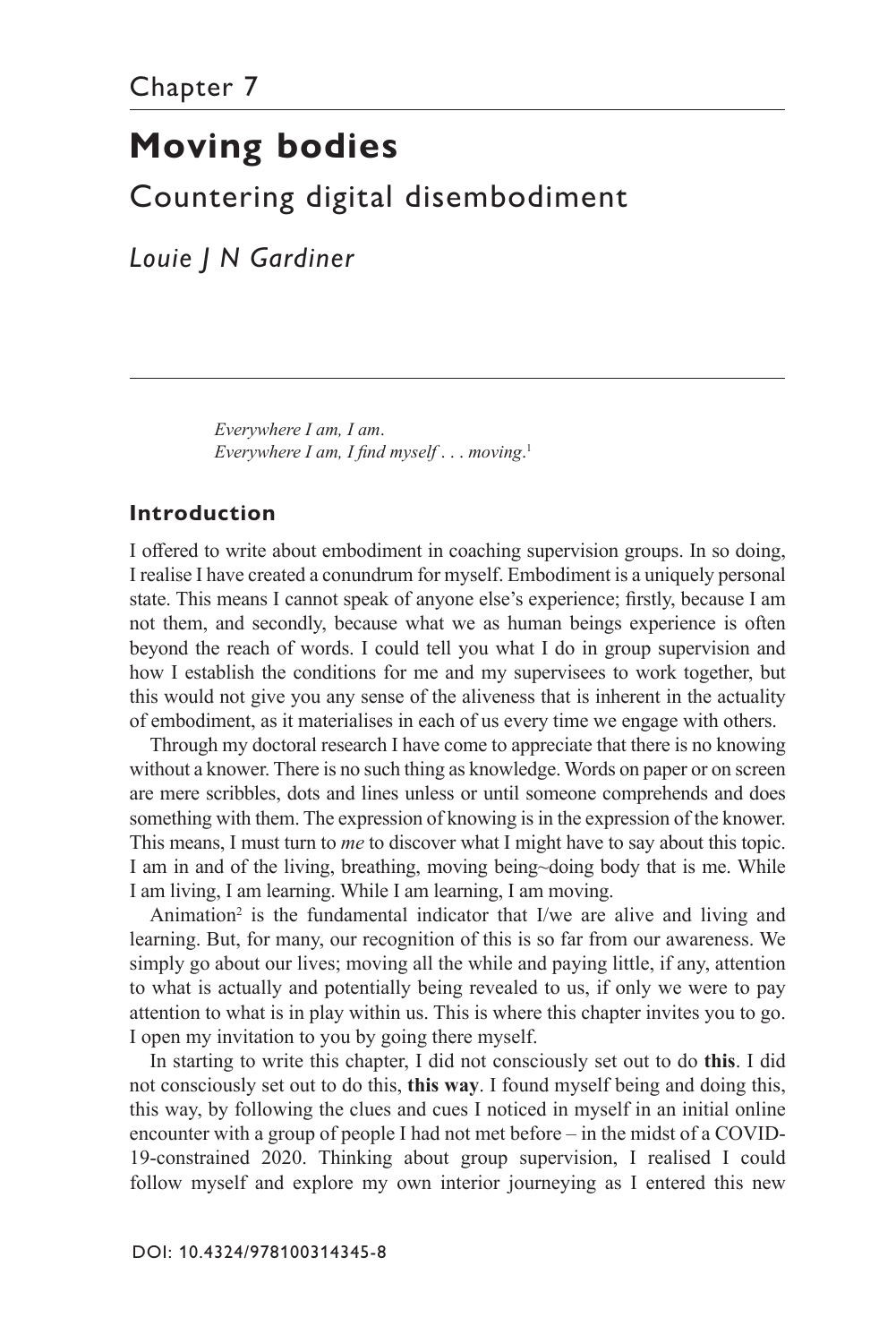group. I surrendered to what was coming, wondering what this might reveal about embodiment in group supervision contexts. So, I started with me: attending to this being~doing body that is me, entering a group for the first time . . .

## **Pre-entry**

I find myself here in this space; on the precipice of engaging with a group of people whom, mostly, I do not know. A collection of individuals invited together, gathering around a common intention. How did I get here? Someone opened the space and invited me in. My being~doing body brought me here. Yes – even into this digital realm. My body carried me out of my house, into my working space in the cabin in my garden, across the threshold, removing my outdoor shoes, putting on my slippers, easing myself into my chair, turning on the lights, plugging in the monitors and pressing the power button on the computer. I feel awe as I pause long enough to ponder on all that my being~doing body has already done to get me to being here, now. A multitude of micro- and macro-animated acts have been orchestrated without my even having to think about them while I consciously focused on one simple thing – to get to the Zoom call at the prescribed time. I made it, just . . . or perhaps I was a minute or two late. I cannot remember.

What I am acutely aware of is that the introverted child in me does her very best to avoid those (awkward to me) moments of arriving into a space full of people I do not know, believing I will be expected to engage in some kind of 'small talk' or, worse, that I will simply be ignored. Oh! How uncomfortable I (used to) feel in those moments. I find myself re-calling countless times as a child, when I was the newcomer arriving into an established group. I did not know 'them'; 'they' did not know me . . . and because of those early experiences, I came to believe that I would be isolated . . . ridiculed . . . marginalised . . . pushed out . . . Wow! I notice how I put 'them' into a uniform, generalised One, as if they all will be thinking and feeling exactly the same thing about the 'me' that is the Other. Those resonances from such a long time ago still linger, putting me on alert to be on alert. And in the process, **I make myself** that Other.

## **Entering**

As I press the virtual button on my screen to enter the digital room, expecting to see unknown faces, a reverberation, imperceptible to anyone who is not me, ripples through my body. I find myself confronted, first, with my own head and shoulders, and my furrowed face looking back at me. My head is facing into a screen with other faces, apparently looking at me. But are they? Are they looking at me or at someone else? Or are they doing what I catch myself doing – see me looking at ME? What is going on in me that has me look at me?

Hmmm! I feel an uncomfortable squirm in my tummy that awakens me to something that has troubled me about this digital realm. When I see myself looking back at me, non-consciously, I have invited an extra person into this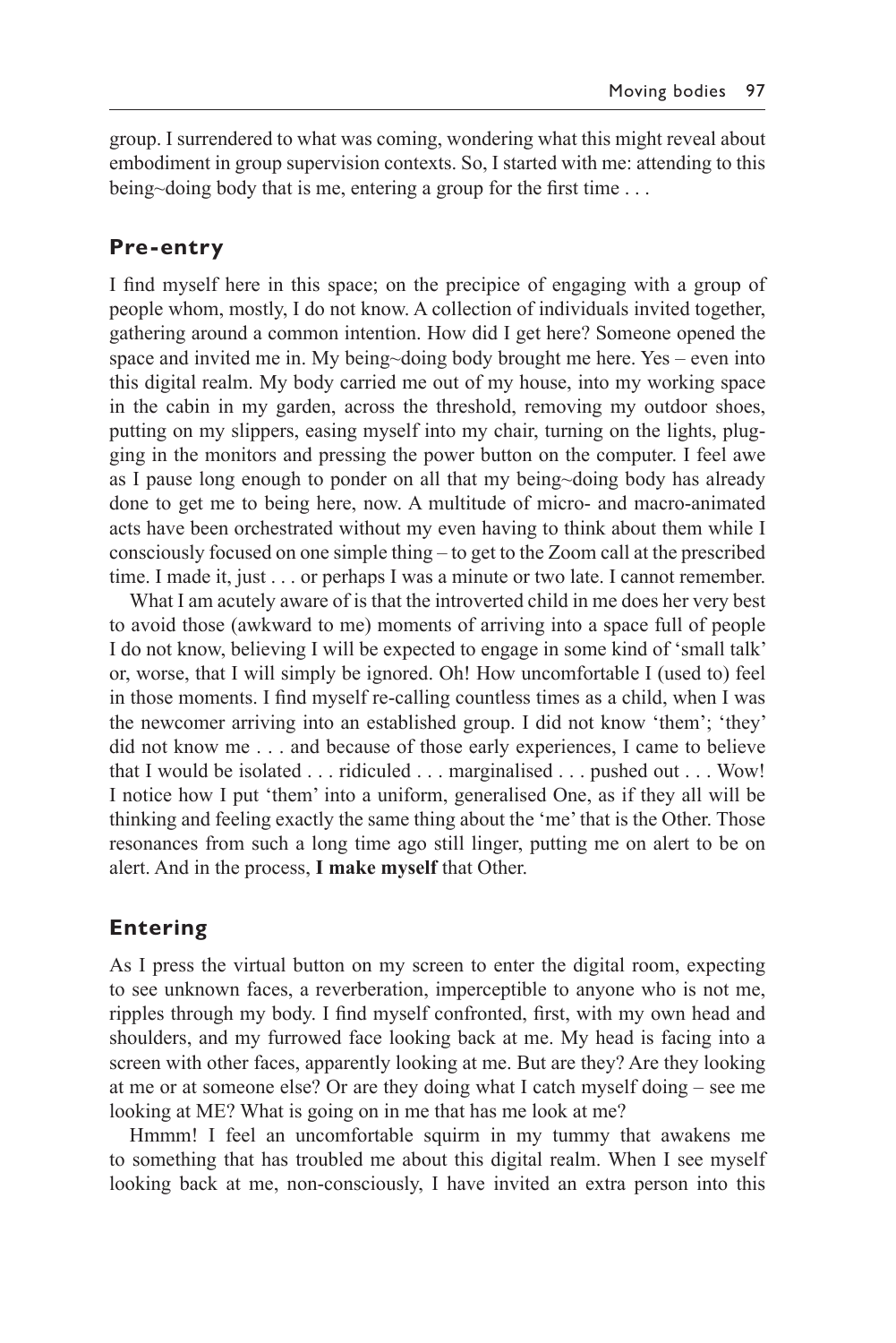virtual space. What if everyone else is doing the same? If they are – even if for only some of the time  $-$  it is as if we have twice the number of people in the room than are actually there! When I look at me – which I find myself doing, reflexively now, in this moment – I carry myself into an observer position in relation to myself. Instead of attuning to me from the inside, I notice that I am looking at how I am showing up; what I look like; what I see myself doing and, curiously, what I hear myself saying. Now that I am awake to what is going on with me, I realise how disconnecting I find this out-of-body experience – separating not only from myself but from everyone else in the Zoom room. I feel stunned and disappointed with myself that I had not noticed what was showing up in and through me until this moment. I also feel excited and thrilled by the tumble of insights, cascading in slow motion within me as I start considering what is different when I am actually in a physical space with others. Although I may only see one or two people within my binocular gaze, I have the possibility (but no guarantee) of seeing and hearing more of their being~doing bodies in play, engaging with me. More of my faculties may come into play, but this depends largely on what else is going on in me and the degree to which I am present, attending and attuning to what is dynamically happening in me and between us. I slay one fiction<sup>3</sup>: being in physical proximity does not assure accessing all the cues and signals that might actually be available to the persons present.

My reflection turns to my existing supervision groups, some of which are held by the shared praxis<sup>4</sup> of Presence in Action.<sup>5</sup> This praxis opens the space for each of us to engage 'all of our being' when we come together. We reach for our Emotions Palettes<sup>6</sup> and use these to help us tune into, recognise and name the feelings alive in us. I feel a sudden wave of grief move through me. I miss these people coming together with me in a shared working space. I miss them talking and processing and moving spatially across the P6 Constellation floor mat<sup>7</sup> (see brief illumination and Figure 1 later in this chapter) that holds our interior exploration. I miss holding the space for each precious person in the circle to show up with whatever has been running them ragged until they move into revelation, resolution and release. I take a moment to pause. I notice my mind has carried me away from being here, now, with these people. I have shifted context. Ah! I have gone to somewhere more familiar, recalling people I know. Is this my self-protective pattern coming out to reassure me, by reminding me of those who value and validate what I do and how I work? The feelings in my body indicate that this is not what is going on for me. If it were, I would be feeling anxious, concerned, earnest; and instead, I am feeling sadness, wonder and gratitude – for who they are and for the fact that I get to work with and learn from them. Them showing up is giving me contrast – opening my reflective space to notice similarities and differences, in this scenario, between new and established groups. Since undertaking my PhD research, I have come to recognise that when this abductive<sup>8</sup> pattern comes out to play, it is time for me to get out of the way of myself and to follow the scents and trails that are unfolding before me. I feel curious and excited, wondering what small discoveries I may encounter along the way.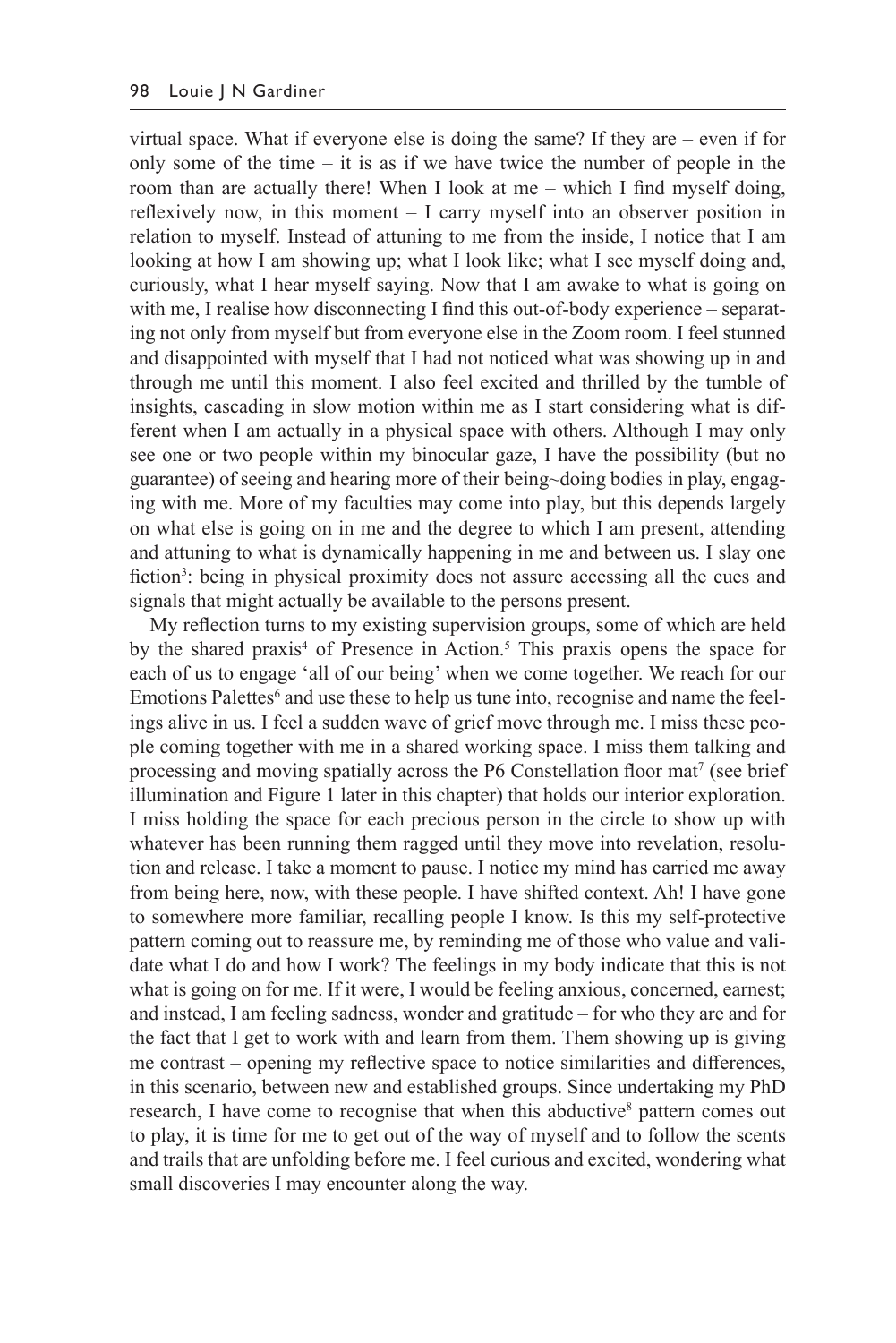## **Engaging**

I return to the group experience tipping me into writing this piece. When I am staring at this monitor, seeing people I have not met before who are sitting somewhere that is not here, I am faced with a peculiar, paradoxical mix of sensory deprivation and overload. Reliant only on the communication channels of sight and sound, I see multiple moving heads and shoulders, fuzzy faces with varying degrees of pixelation, numerous unfamiliar places and oscillating, variable sound quality. I am unable to grasp the 'all-ness' of a person, so much of which will be happening off camera – how their bodies move or remain virtually still; the small and large gestures they make; the tics and twitches that may play out in their hands, arms, feet and legs; any fiddling or doodling they might do; where their eyes and attention go; whom they look at and whom they avoid engaging with; what they wear and what smells accompany their physical presence.

None of this is accessible in a flat screen full of faces looking at flat screens full of faces. When internet bandwidth is poor, I might even lose sight and/or sound of a person altogether or they might lose me. Depending on what is at play in my encounter with that person, this severing of connection might evoke visceral relief or distress in me and/or them! Perhaps they simply hit the 'leave' button . . . to escape the discomfort of a particular enquiry or illumination? Perhaps they simply felt bored and digitally exited, having already emotionally checked out? Perhaps someone physically interrupted them, and they chose or were forced to leave without warning? Perhaps? Perhaps? Perhaps? Who knows? No one other than they can know until/unless anyone else is told. Now, that kind of abrupt departure might be much harder for a group member to follow through on if we were in the same room, a few feet apart. It is not impossible for someone to suddenly get so activated that they cannot hold themselves in the space anymore. In fact, in all my years of supervision practice, this has happened to me once, and nothing I said or did could reach that person in that moment. What about me as the supervisor? Would I ever find myself so activated by something happening in the group that I might engineer dropping off a digital call – effectively closing the room and leaving everyone 'lost in cyber space', wondering what happened? Nowadays, I cannot imagine resorting to that . . . though I do recall a time as a middle manager, 25 years ago, when I did indeed run from a team meeting I was hosting in tears! I am mindful to 'never say never' and to acknowledge that even being together in the same physical space offers no guarantee of averting abrupt departures. Nevertheless, in digital encounters, the scope for (non-)consciously noticing early-warning clues or signals of distress in another is, I believe, dramatically reduced. The opportunity to prevent people leaving or encouraging them back is virtually impossible (excuse the pun) without them bringing themselves back into relationship.

#### **Switching off to switch on**

I return to myself and the 'new' group experience I am facing. In these opening moments, I look at the others, and again catch myself watching myself. I am still.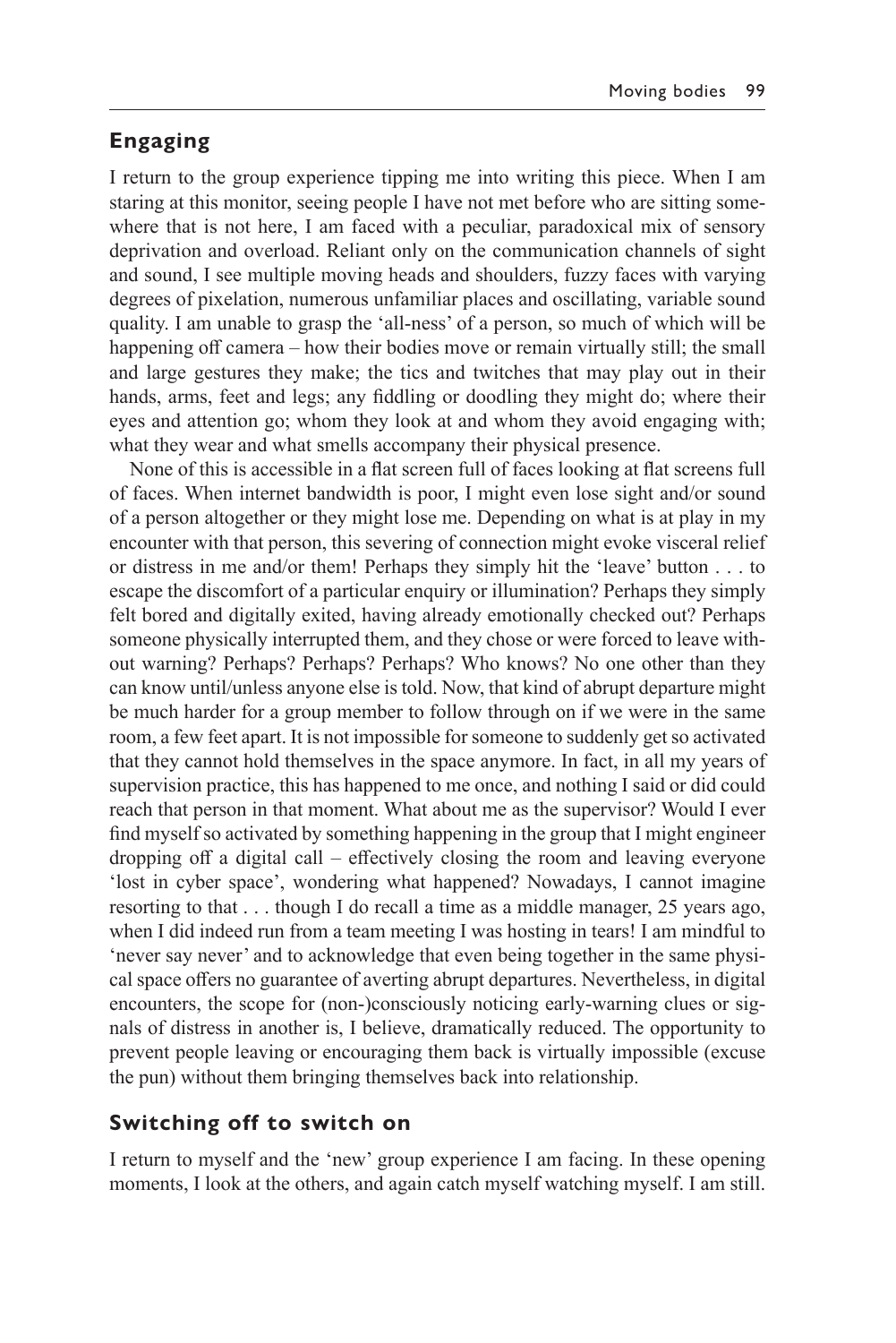Still? I am never still! What am I doing? Why am I here? Why now? I have no immediate answers to these questions. But I have faith they will be answered, not by trying to 'get' the answers but by turning to attend to what is presenting and becoming in this encounter with me and with these people.

My being~doing body brought me here, and I have been sitting in this seat for some time. My 'yes' to being here still expresses itself through my psychological attention, returning me to these seemingly bodyless faces. Disembodied heads float before me. Including mine. I notice my mouth is a straight-line caricature, making my lips look thinner than they usually are. I close my eyes, turning inwards to feel – to connect with what is going on within me. I **feel** the tightness in my lips. I know my body is signalling trepidation – a familiar mix of anticipation and fear. It runs from my gut and shows up in my lips, silencing me. Keeping me tight-lipped: '*Say nothing in case* . . . ' I discovered this connection when someone once reflected to me that my lips had gone white and 'unusually thin'. That clean reflection helped me attune to what was going on internally. Now I know. But usually, I can only feel from within what is happening; not see from the outside-in, as I can from this online viewpoint. Another clue! I nearly missed it. I close my eyes – **not** to block them out. I close my eyes so that, by not seeing me, I can **feel** me. However, in completely shutting down my visual channel, I can no longer see the others in the Zoom room. I drift back in time, momentarily disconnecting from them and our shared context. I remember doing this as a child: '*If I close my eyes, they will not be there!*' But this is not what I am doing here.

I smile. I am no longer that wee girl wishing away those in whose presence I experienced distress. In this moment, Iremember I can do something about this. I want to **see these people** and **feel me**. I move my cursor to the top right of my image; right click my mouse, and then on the drop-down menu, click [Hide self-view]. Instantly I am released from my crazy self-preoccupation. My attention is freed, and I find myself changing from [Gallery view] to [Speaker view] because I now notice that I have not been able to see clearly who is speaking. Oh wow! Now I can really see each person who speaks – these are precious souls, not an amorphous, impersonal wall of digital avatars to which my mind had reduced them. Of course! I am reminded of how 'up close and personal' my in-person work sometimes is with my supervisees. I am aware that some supervisors might not actually get this close to someone's face under 'normal' circumstances. But in my supervision groups, sometimes we do. So, on the screen, although poor image quality and pixelation might mask some nuances of what passes across someone's face, I can appreciate this different way of achieving that degree of intimacy through this digital medium.

Another insight tumbles forth as I make a connection with what happens with those of my supervisees practising Presence in Action: how, when they come to my workspace or some other private location, we co-create the conditions in which they simultaneously experience and develop their capacity to be held and to hold profound personal processing using the P6 Constellation floor mat. The framework supports first-person inquiry. It comprises six outlying 'portals' (Facts, Fictions, Feelings, Purpose, Outcomes, Decisions) held at the centre by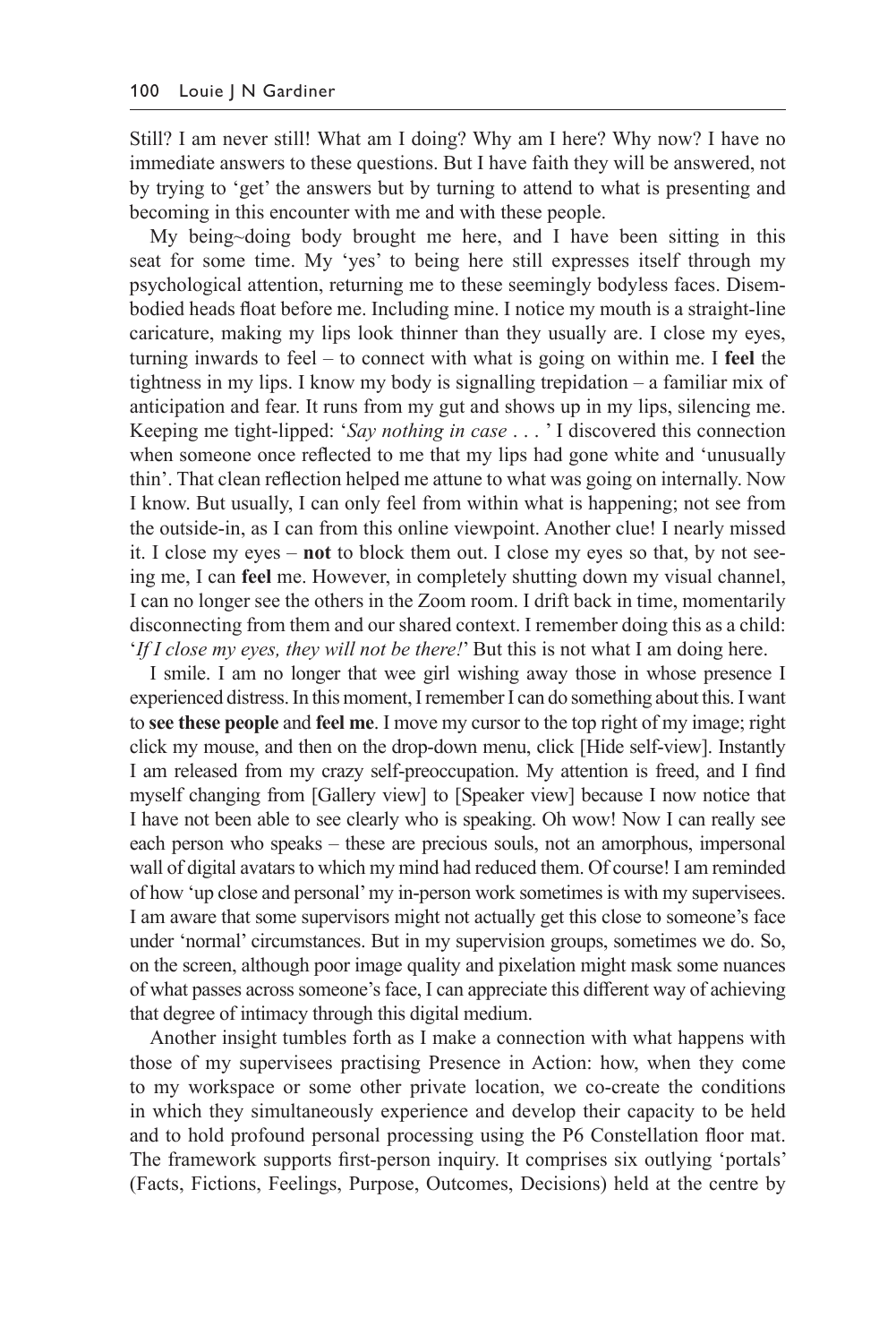'Presence'; the latter of which invites a person into a self-centering inquiry to 'notice what they are noticing', using the other portals to discern the nature of what is presenting within them. In short, this representation offers an external framework for a person to metaphorically 'step into themselves' to discover what is manifesting in their interior realm (see Figure 7.1).

I enter into the space with them, accompanying them as they talk and walk. We move across the space, entering each portal as they recognise the nature of what they are expressing, for example, emotions, interpretations, recalling past events, imagining future happenings and more. I follow what they are saying, noticing their movements and gestures. I reflect back to them what I notice emerging from them, with nothing added and nothing taken away. Sometimes I find myself standing incredibly close, face to face, holding them in my gaze as they meet themselves in whatever they are processing. In those moments, it is as if all others in the room dissolve into the background. Sitting in an actual circle around the mat, the group physically frames and 'holds' our processing space; with each person in the round, focussing on what is unfolding with those on the mat; while also endeavouring to attend to what is rising and falling within themselves.



*Figure 7.1* P6 Constellation<sup>™</sup>, framing self-centering inquiry (L J N Gardiner, 2018)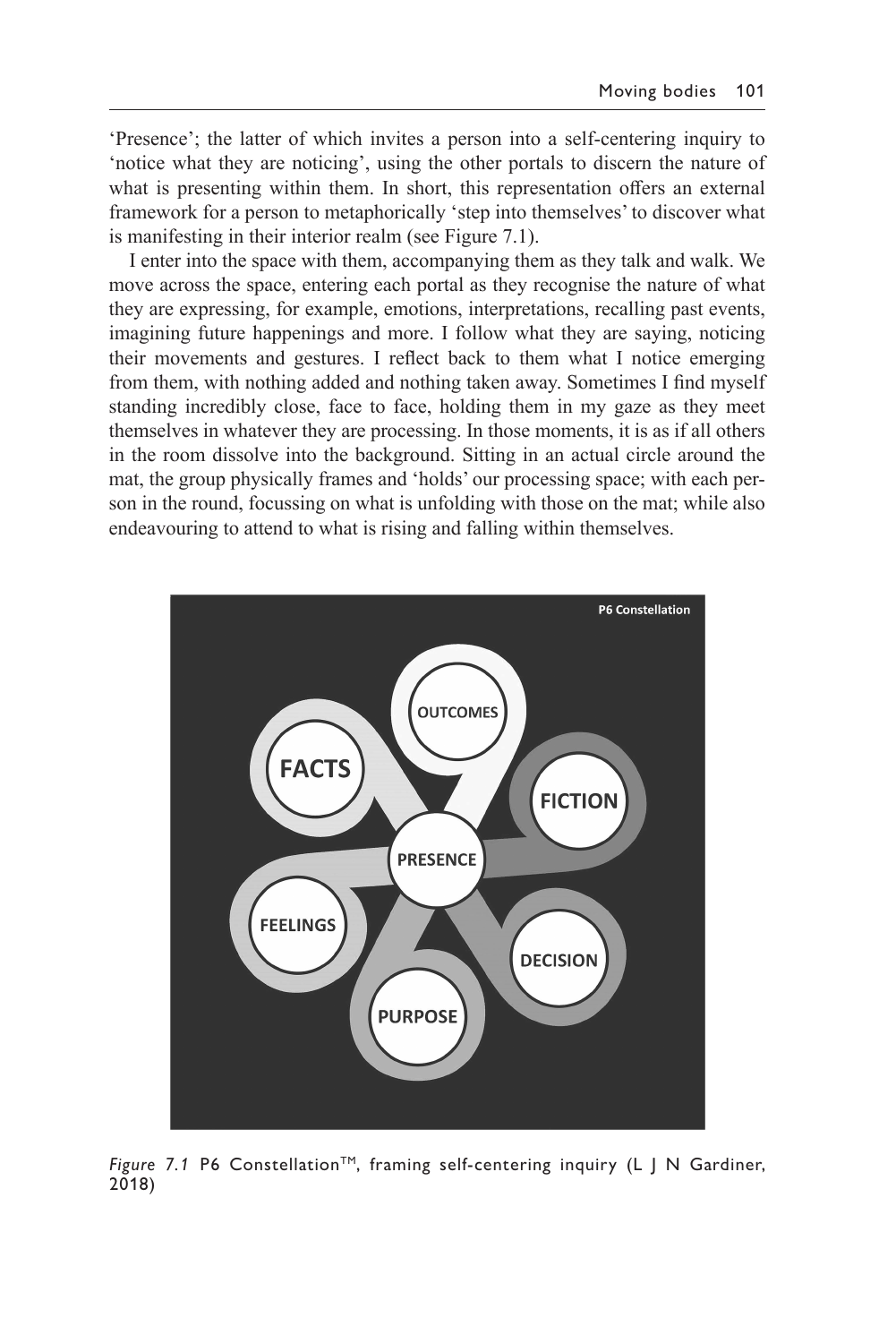Another insight lands within me, catapulting me forward into future digital encounters. I know how I can bring some of this alive on the screen! In readiness for these unanticipated moments of intimate personal processing, I simply need to prepare everyone in the Zoom group to be alert to turning off their video and audio – without waiting for an explicit request – so that the person processing and the person hosting see only each other, free from any other visual or auditory stimulation.<sup>9</sup> The challenge for those in the digital 'circle' is recognising that their energetic presence is as vital in holding the encounter as it would be if they were physically 'holding' space. Furthermore, in readying to support and reflect back to the processing person, these witnesses need to be particularly alert to themselves. What might non-consciously unfold in their own behaviours, when they find themselves in the virtual and invisible holding circle, being neither seen nor heard? What else arises for them, as they attend to what unfolds between the two people visible on screen? While off-video, this is not the time to actually leave the room to get a cup of tea or to drop attention by answering an email! However, if anyone's attention does drift somewhere else, this will signal something on which to reflect that may be of use both to the individual drifting off as well as to the group process. I reveal this very dance throughout this chapter – in which my interior sensemaking continuously moves between each present moment and my past and future imaginings. This is part of our human condition which, rather than denying, we can hone and learn to use reflexively, to reveal what is showing up in and through us.

#### **Severing the old for new to emerge**

Once again, having drifted off into my past and future musings and having come to a momentary resolution, I bring myself back into the Zoom room, to this group that has barely begun. Freed from my own processing, I notice I am listening again. Listening and noticing what is unfolding; noticing, noticing, noticing. Something is forming in the unfolding of our interactions. I am noticing who connects to whom; who mentions whom; what one says to another. He verbally affirms what she says . . . and her too. She acknowledges her . . . and him . . . subtle alliances and sub-groups forming. I wonder what is going on? Where is my place in this? Damn! I have already put myself at the margins. I have been sidling my way to the edge. My misleading mind has picked up a frayed thread from bygone times and has been attempting to spin a tiresome yarn. My being~doing body has been onto this mental racket all the while, and here, now, I recognise it is time to sever the thread before the yarn runs away with me. Momentarily, I move my digital mouse and click on [Show self-view]. I allow myself to see that I am one member of this group. I gaze across our images on the digital wall in front of me. We are the ones. We are the chapter authors of this book. I am one of them and I take my place. I inwardly nod and silently acknowledge myself. I have a place here. I have two chapter contributions to make, and this is one of them. I move my mouse and click [Hide self-view], bringing my full attention back onto these others who are gathered to give of themselves. They have something to say, and I want to hear them. I am ready, open, connected and curious.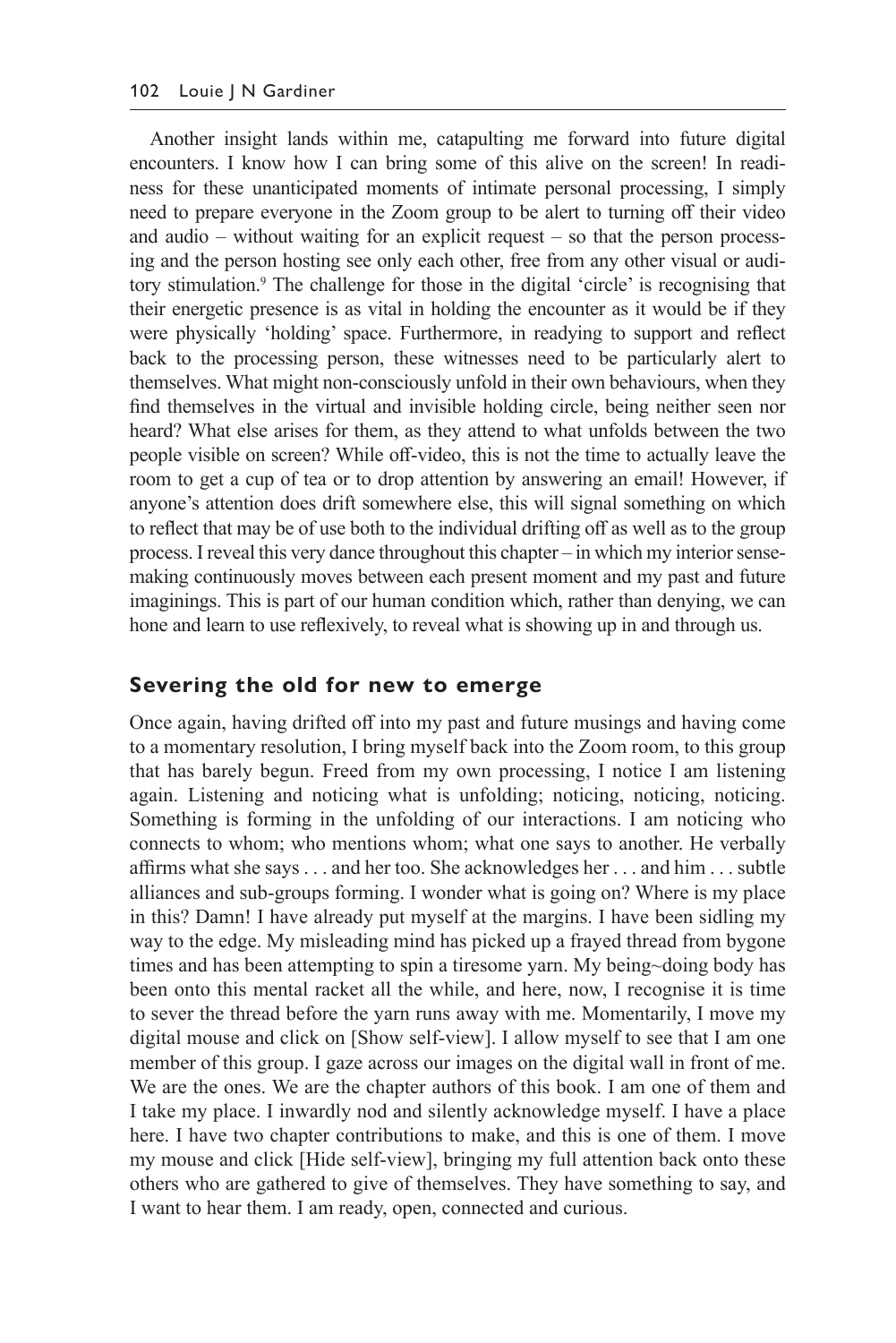#### **Coming home to ourselves**

Through this experience, I am reminded again that my body catches on long before my mind does. On this occasion, my mind is challenged, only as my words find their way to the surface, trickling onto this digital screen in front of me, as my fingers tap and tickle across my laptop keyboard. In these pages, you are witness to what has been flowing and unfolding, as I have been following the trail of jumbled fur balls that have been popping out of my metaphorical mouth. Without my being~doing body twitching and pulsing and frowning and fretting, none of this would have become available to me or to you. Without my mouth and its thin lips; my facial muscles and vocal chords; and my lungs to draw in and exhale air to create sound and . . . and . . . and . . ., I would be unable to speak. Without these eyes straining to focus after hours and days and years looking at my computer; and these ears ringing with tinnitus; and this dry, crinkled tongue urging me to drink; I would have no way of connecting to all that is beyond the me that is held by the thinning, aging skin that enwraps this being~doing body, who calls herself Louie. Without the mushy, squishy convoluted mass encased in my skull, connected through skeleton, muscles, nerve cells and hormones and body fluids to my sensory organs, I would have no capacity to think. I would have no access to my fast-spinning, flawed mind that is in daily need of mindful, effortful, slowprocess honing. All of my being is needed to bring coherence to this extraordinary sense-making facility that arises from all that my being~doing body is and does and makes, from all that I encounter.

I **am** my being~doing body. I am not embodied **in** it, for that suggests that some part of me can be disembodied **from** it without actually dying! To say we are disembodied is a construct of our minds – meaning-making – that is not born out in reality. I come home to this; to me.

#### **Teasing out the threads**

As this reverberates and settles within me, I find my attention drifting ahead again. I want to draw together the threads and insights that have been emerging and to make explicit how they translate into group supervision.

*Being a person, first and always:* My first-person illumination reminds us of the reality that every individual entering a new group faces an onslaught of familiar and unfamiliar sensory stimulation. Over time, in relation to a specific group of people, this is likely to diminish. Nevertheless, on every occasion the group gathers, each person comes with their own unique experiences coursing through their bodies. Their patterns of being and doing; their meaning-making shaped by and shaping past, present and future realities and projections will all show up subliminally and explicitly. Our bodies are our primary resource for accessing and attuning to all of this within the context of our relational realms and wider world. We are the instrument giving us direct access to what is, what has been and what might be. We diminish, disregard or deny ourselves access to this at our own peril and at the risk of confusing or compromising our interactions with others.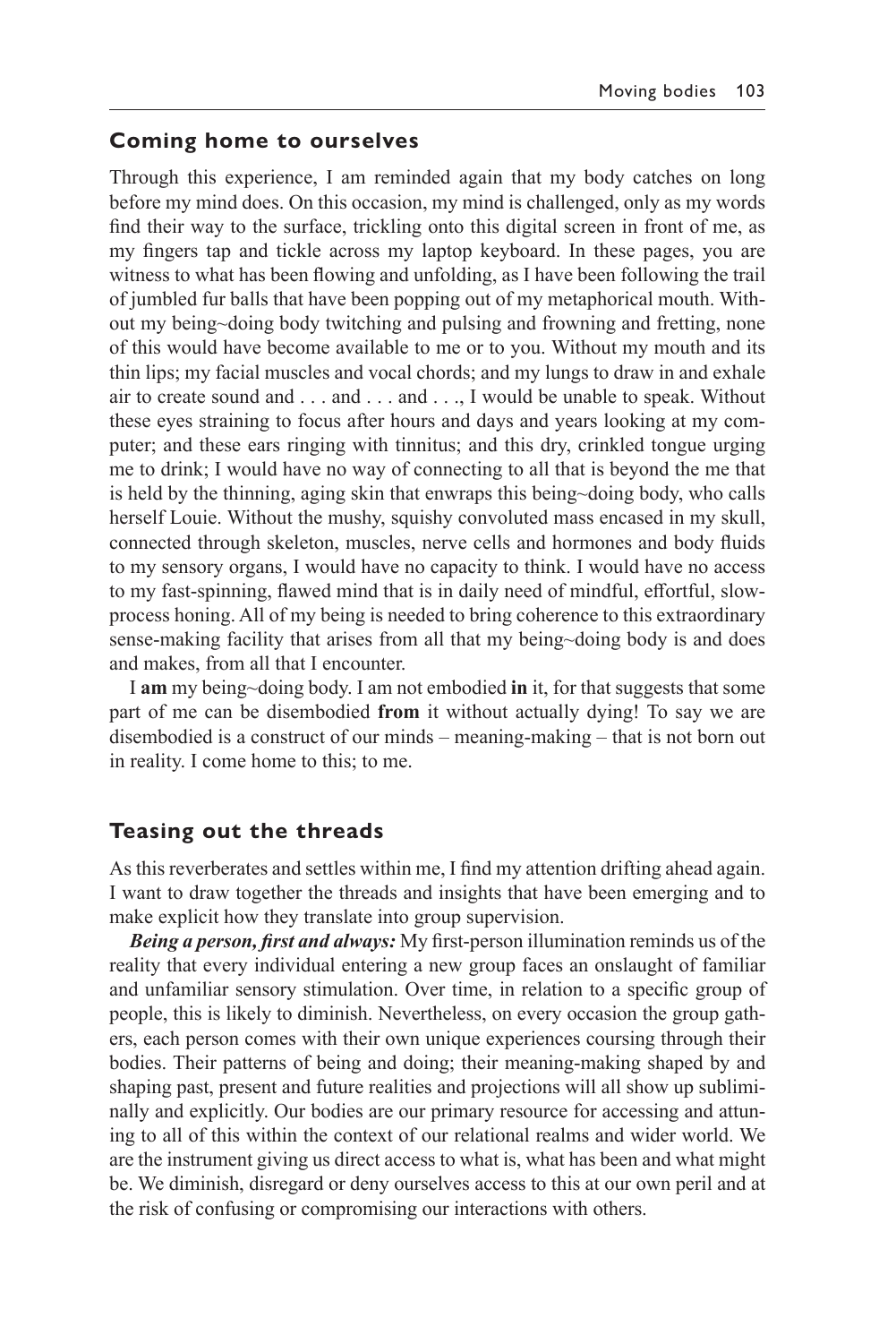*Being in groups to know ourselves in groups:* Being the recognised supervisor of a group is, in my view, a profound privilege carrying personal and professional responsibility. How we as supervisors hold or host these spaces will vary depending on those with whom, when and where we are working. Context matters. In the Presence in Action community-in-practice, we come together in varied 'containers' in which I take on different roles – as supervisor, trainer and community member. Together we rely on a foundational praxis to support us to move between hosting, processing and witnessing, and so, along with every other community member, you may see me walking across the floor mat while others host and witness me. In these community spaces, I do my interior work with them when I discern it is helpful to do so. As supervisor, you will find me drawing on my attunement to myself in service to the processing of another and the group as a whole. As trainer, additionally, I may reflect theoretical underpinnings to illuminate the distinctions and nature of the work we are undertaking. In consciously holding the space and working with the edges in all our encounters, I am seeking to serve the intention of each while attending to the individuals, relationships and situational context. Making such distinctions clear, and practising our praxis, enables us to transition between our different roles as is fit-for-purpose. Recognising I am continually in process, I am mindful of the challenges I and others face when I and we come into relationship. Irrespective of our shared containers and my role within each, I endeavour to stay alert to what goes on **for me**. In this chapter, I have been attuning to what was manifesting in me as a participant in a 'new' group, meeting online for the first time. I found my attention dancing between this present-moment experience and reflecting on my experiences as a group supervisor moving from in-person to online hosting. I delighted in experiencing surprising insights that revealed some new practical actions for handling the conundrum of creating intimate online encounters. I summarise these together with some of my current practices in the table at the end of this chapter.

*Being the instrument of our praxis takes more than practice:* Once I recognised that my being~doing body was my primary instrument for encountering the world, I realised two things. Firstly, I had nowhere to hide – everywhere I am, I am. Secondly, I could no longer blame another for what issued forth from my being~doing body – everywhere I am, in all that I do, I find myself being and doing. I took a while to move beyond my own resistance to what was undeniable. Finally, I said 'yes' to taking on the responsibility to hone my responseability. Decades on, this evolved into a praxis which infuses how I show up in in my relations with others and how I coach and supervise others. Core to this is a self-centering~extending dynamic that calls on me to be receptive<sup>10</sup> to what is calling for my attention, readying me to responsively follow and flow to where this may lead, in relation to those I am serving. Comprehending and becoming able to articulate the **nature of my praxis, what underpins it** and **what brings coherence to it**, has made the world of difference to me and to the self-assuredness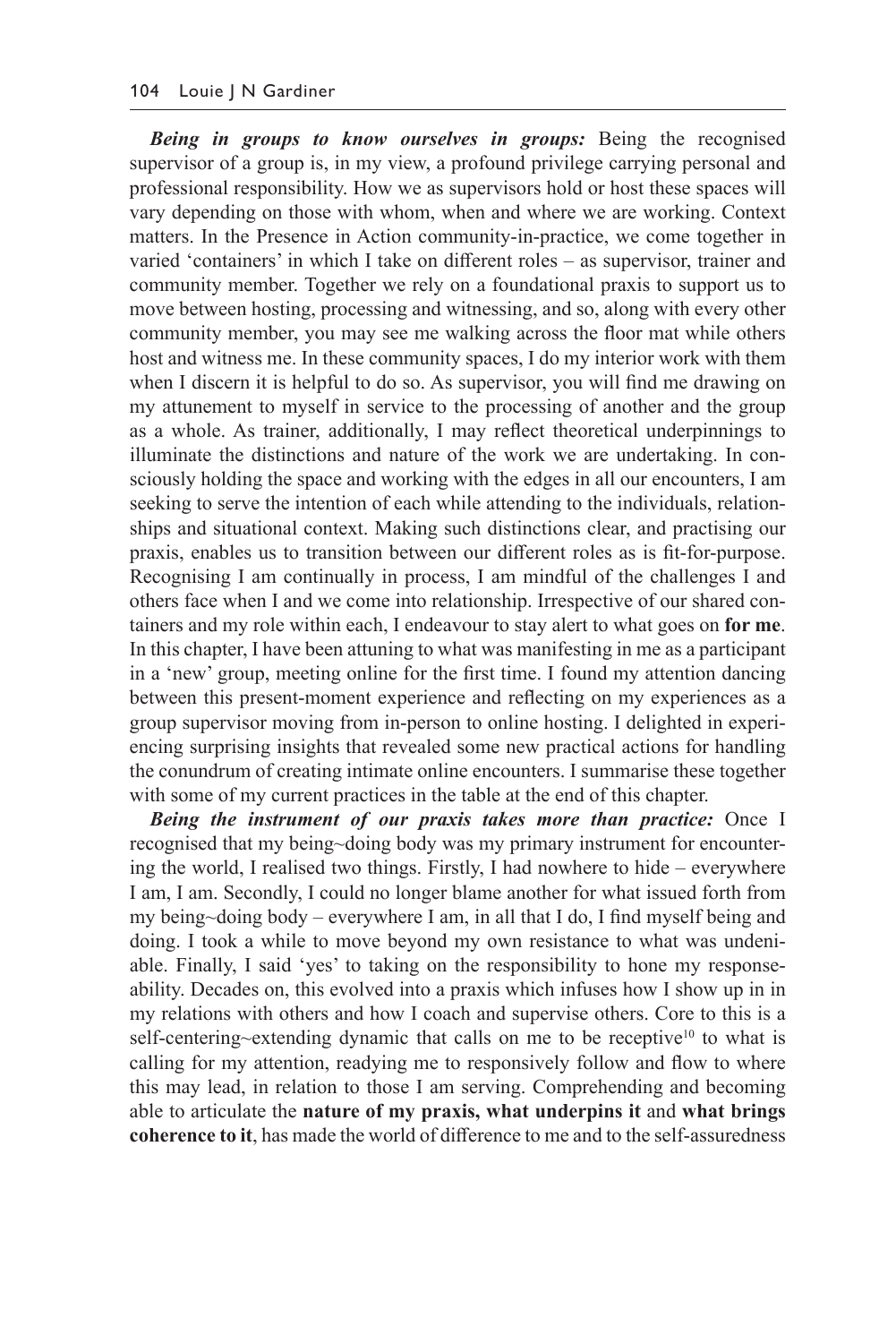I experience. Not knowing what is coming and becoming – while knowing the current limits of my knowing – has become a liberating experience evoking relief, joy, excitement, anticipation and humility. Attuning to not-knowing is, for me, the essence of supervision; within the context of Group Supervision, this becomes infinitely more complex with each additional person present. As supervisor, I am called to serve the intention of the group, to hold firm to the boundaries that keep the nature of our engagement clear, while simultaneously surrendering to what might unfold within and between us. Sitting with the humility of not-knowing helps me remember that my role is **not** about second-guessing **what** is going on **nor** knowing **what to do**; it is about knowing how to open up to what is presenting in each of us and to what comes alive within and between us. Group supervision reminds us that we are in relationship with others and with life; as such, it can resource us to attend to and extend ourselves differently in service to other groups in which we find ourselves.

*Being in and of the world means adapting to the territory:* As the world changes, we change . . . or we die. COVID-19 invoked us, simultaneously, to retreat from each other physically while geographically extending, through digital means, at pace. It catapulted millions of people into connecting online for the first time and countless others into learning to work in their own homes, isolated from colleagues, family and friends. My in-person supervision groups became flat-screen encounters overnight. Entering into, and engaging with, the group of this book's chapter authors in the way that I did brought to light what had previously been tacit<sup>11</sup> in me: the all-pervasiveness of the interplay of our being~doing bodies everywhere we are. One gift of being unwittingly projected into this digital medium is how it has awakened me to explicitly augment the imperative of attuning to what is calling for our attention; and inviting us to dare to talk about what is showing up in and through our being~doing bodies. This means attending to our physical/physiological sensations and emotions; as well as whatever else we may (not) be noticing, thinking, imagining and remembering. Everything that plays out in our interior realms comes together and manifests through our patterns of being and doing, whether or not we are online. If we ignore this, we end up denying and depriving ourselves and others the opportunities of benefitting, and benefitting from, all that might become.

*Being~doing bodies being and doing differently:* As I turn towards the closing of this chapter, I find myself reflecting how I might distil these insights, usefully, for others hosting group coaching supervision sessions in digital realms. Suddenly, it seems obvious! Let me illuminate what I have been using. In 2018, Jo Birch and I undertook a small research project in which we extrapolated Seven Simple Rules for Coaching Supervision.<sup>12</sup> These are embedded in my practice and reflected in the section 'Teasing out the threads'. In Table 7.1, I summarise my insights from this chapter and align them to the most applicable of each of the Seven Simple Rules.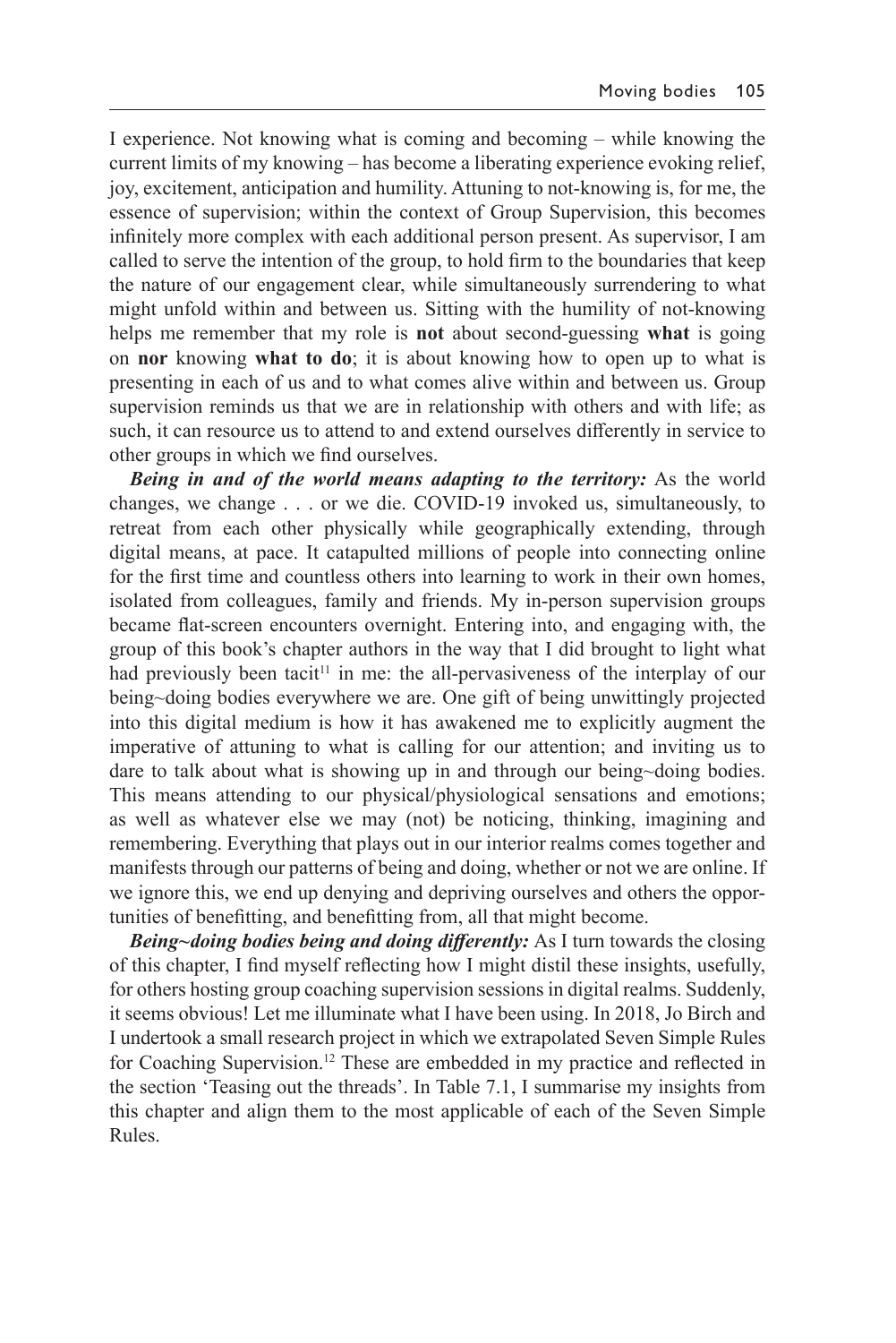| Simple Rules                                                                | Amplifying practice and making digital-space<br>adjustments                                                                                                                                                                                                                                                                                                                                                                                                                                                                                                                                            |
|-----------------------------------------------------------------------------|--------------------------------------------------------------------------------------------------------------------------------------------------------------------------------------------------------------------------------------------------------------------------------------------------------------------------------------------------------------------------------------------------------------------------------------------------------------------------------------------------------------------------------------------------------------------------------------------------------|
| • Attune to self                                                            | • When in a Zoom call, select [Hide self-view].<br>. Be ready with practical resources that will<br>support engagement; e.g., with Presence in<br>Action, each practitioner has workbooks to note<br>what they are noticing, believing, feeling, recalling<br>and imagining; and an Emotions Palette <sup><math>\bar{e}</math></sup> – a set of<br>cards to help attune to what they are feeling.<br>· Notice our own being~doing patterns, e.g.,<br>physical sensations, tension, movement, tics,<br>twitches, fiddling, gazing out of window, attention<br>wandering, feelings, thinking, doing etc. |
| • Engage with love                                                          | • Turn on [Speaker view] to draw our attention to<br>the person speaking.<br>• Notice:<br>o the words people utter and what is beyond the<br>words<br>o facial and gestural movements.                                                                                                                                                                                                                                                                                                                                                                                                                 |
| • Serve the intention                                                       | • Prepare contingencies for internet dropping.<br>• When one person is processing and being held by<br>another, be ready to<br>o turn off own video and audio<br>o stay fully engaged as self-reflexive witnesses and<br>use notebooks to note what we notice.                                                                                                                                                                                                                                                                                                                                         |
| • Hold the space,<br>work with the<br>edges                                 | • Create a quiet space in which to engage.<br>· Start and end session at agreed-upon times.<br>• When one person is processing and being held by<br>another, be ready to:<br>o turn off own video and audio<br>o stay fully engaged as self-reflexive witnesses and<br>use notebooks to note what we notice.                                                                                                                                                                                                                                                                                           |
| • Illuminate and<br>explore what is<br>calling for attention                | • Notice.<br>• Notice what we notice in/about ourselves and                                                                                                                                                                                                                                                                                                                                                                                                                                                                                                                                            |
|                                                                             | others.<br>• Notice what tips us into judging self and others.                                                                                                                                                                                                                                                                                                                                                                                                                                                                                                                                         |
| • Dare to call it out                                                       | • Offer factual reflections rather than<br>interpretations of what we notice. <sup>13</sup><br>o I notice I am feeling/said/did.<br>o I notice you said/did.                                                                                                                                                                                                                                                                                                                                                                                                                                           |
| • Attend to the<br>individuals,<br>relationships and<br>situational context | · Ideally schedule sessions when the internet is not<br>used by others in our households.<br>· Ideally use a laptop and close all other internet<br>tabs.<br>. If our workspace might be disturbed (e.g., by<br>children, pets or partners), wear headphones to<br>a) protect the privacy of all participants and b)<br>support everyone's listening and participation.                                                                                                                                                                                                                                |

*Table 7.1* Applying the Seven Simple Rules of Coaching Supervision for transforming online encounters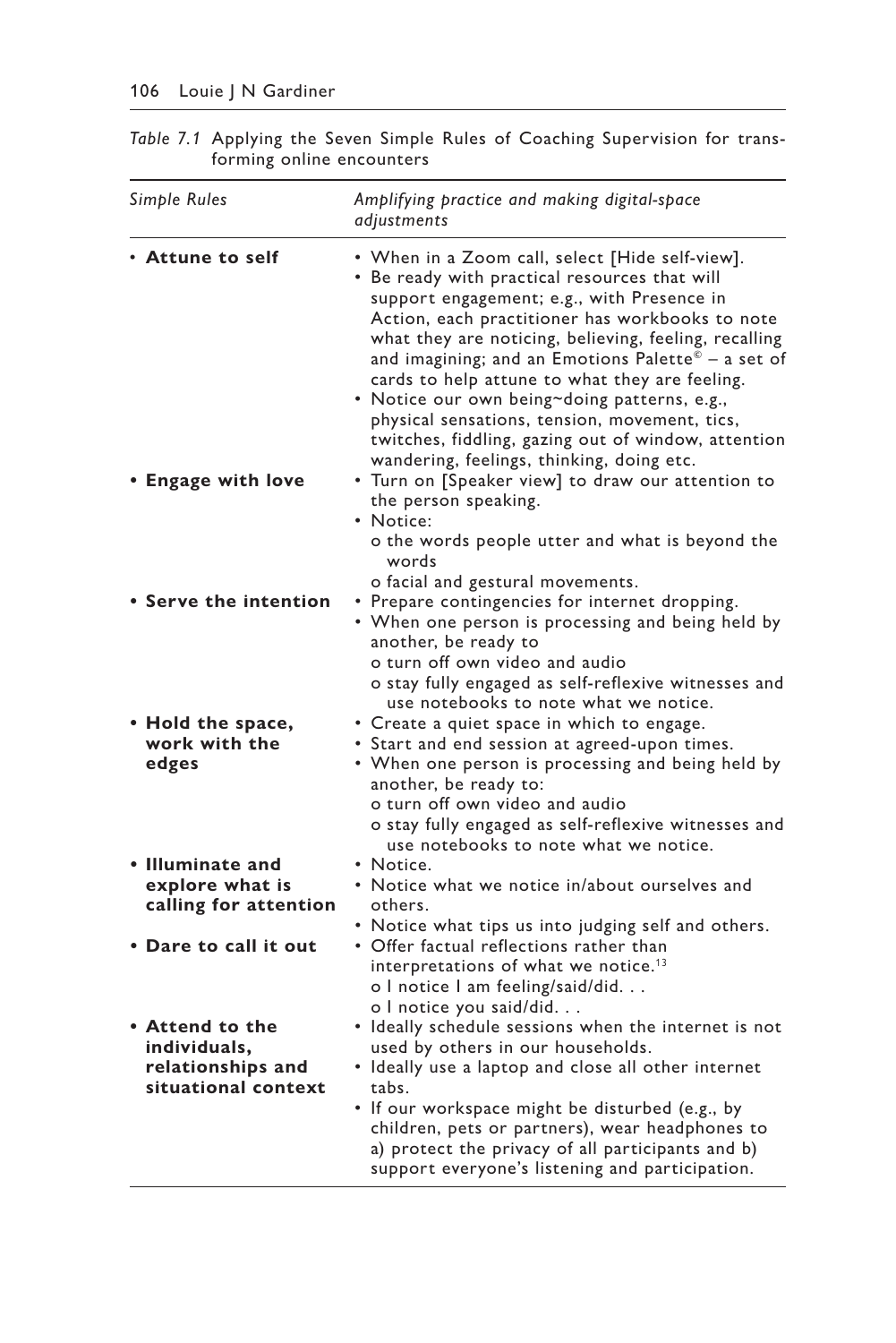#### **Notes**

- 1 (Gardiner, L. J. N. *Attending, Responding, Becoming ~ A Living-Learning Inquiry in a Naturally Inclusional Playspace*. PhD University of Hull, PhD pending publication).
- 2 (Sheets-Johnstone, 1981, 1999, 2009, 2011, 2016, 2018).
- 3 I take 'Fictions' to be '*what my mind does with . .* . ' whatever I witness, experience and feel; that is, it is meaning-making, which includes judgements, conclusions, assumptions, myths, metaphors, stories, interpretations and the like about myself, others or 'the world'. 'Fiction' is one of six portals within the P6 Constellation framework which serves as a guide to reflective and reflexive self-inquiry (Gardiner, 2014a).
- 4 Praxis: the fusion between practice and theory.
- 5 (Gardiner, 2019, PhD pending publication). Presence in Action is a self-centering praxis underpinned by the principles of Natural Inclusion, complexity thinking and primal animation. It is supported by the representation of the P6 Constellation, a simple Acuity Practice and embodied knowing expressed through seven symmathesic agency behaviours. Please refer to earlier chapter where I say more about all this.
- 6 The Emotions Palette© is a set of cards used in conjunction with the 'Feelings' portal within the P6 Constellation. The cards support individuals to access, discern and express the range of feelings they are experiencing at any given moment.
- 7 A representation of the P6 Constellation on a rug or on portable floor mats (Gardiner, 1999, 2014a, 2014b, 2014c, 2017, 2018).
- 8 (Gardiner, PhD pending publication).
- 9 I note that if two people are in the centre of a physical circle of people, some would be behind, to the side and in front of each of us. Neither of us would see everyone all at once, as we might on a monitor.
- 10 (Gardiner, 2019; Rayner, 2003, 2004, 2010, 2013, 2018).
- 11 (Polanyi, 1958, 1959; Polanyi, 1966).
- 12 (Birch & Gardiner, 2019).
- 13 Reflective Contribution is used within the praxis of Presence in Action. It is a precise and particular alternative to the conventional practice of giving feedback.

## **References**

- Birch, J., & Gardiner, L. J. N. (2019). Seven Simple Rules: An Alternative Lens. In J. Birch & P. Welch (Eds.), *Coaching Supervision: Advancing Practice, Changing Landscapes* (pp. 21–34). London: Routledge.
- Gardiner, L. J. N. (1999). *PAI: Point Attractor Inquiry Process*. Sheffield: Potent 6 Ltd.
- Gardiner, L. J. N. (2014a). Changing the Game of Change-making. *Coaching Today*, 12, 6–11.
- Gardiner, L. J. N. (2014b). The Scottish Referendum: Complexity Perspectives. *e-O&P: Journal of the Association of Management Education and Development*, 21(2), 6–17.
- Gardiner, L. J. N. (2014c). The Sweet Bitter of No. *e-O&P: Journal of the Association of Management Education and Development*, 21(3), 38–42.
- Gardiner, L. J. N. (2017). Portals, Patterns and Paradigm Shifts. Edinburgh: EMCC.
- Gardiner, L. J. N. (2018). Portals to the Collective Mind. In *24th International Coaching, Mentoring and Supervision Conference* (pp. 11–14), April. Amsterdam: EMCC.
- Gardiner, L. J. N. (2019). Attending, Daring, Becoming: Making Boundary-Play Conscious. In J. Birch & P. Welch (Eds.), *Coaching Supervision: Advancing Practice, Changing Landscapes* (1st ed., pp. 103–125). London: Routledge.
- Gardiner, L. J. N. *Attending, Responding, Becoming ~ A Living-Learning Inquiry in a Naturally Inclusional Playspace*. PhD University of Hull, PhD forthcoming.